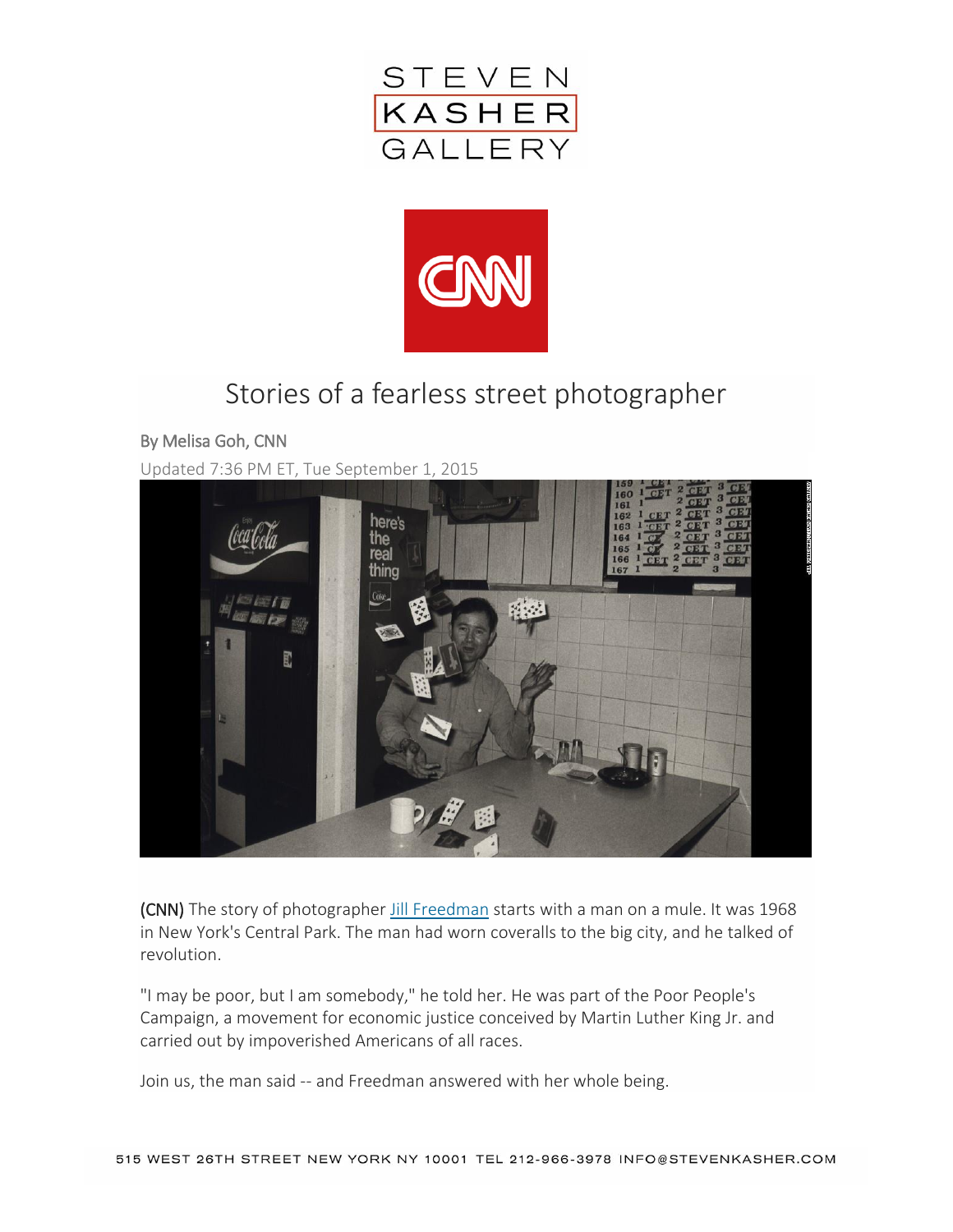

She quit her job as an advertising copywriter and marched to Washington to live among the plywood shacks of a hasty shantytown erected on the National Mall.

Her boots and sleeping bag were stolen the first night. It rained every day. She bulkloaded film while eating bologna sandwiches and peeing into chemical toilets that had no chemicals. She photographed continually for six weeks for no one but herself and her muddy comrades. It was glorious work, but not paid. That was fine by Freedman.

"If I had an assignment, I would have been in a hotel, I would have had food -- I wouldn't have been part of it," Freedman said. "That set my way of working."



Photographer Jill Freedman

Freedman needs to be inside the story to tell it. For her 1977 book "Firehouse," the documentary photographer spent more than a year sleeping in the back seat of a fire chief's car at various firehouses in New York. As a woman, she wasn't allowed to sleep in the firemen's dorm, but she was determined to live side by side with them.

The results of this immersion are images that describe a community of men in their full humanity, heroic but not just heroes. Pictures of terrible danger meet moments of rough tenderness, then all gives way to goofball antics back at the station. Freedman wasn't interested in profiling her subjects. She was out to author their story, long-form.

"I chose to tell stories with the camera," she said, and often those stories are about how society doesn't work for a lot of people. At the height of her career, Freedman came alive walking the fringes of New York in the '70s and '80s, through alleys and hallways where the rules had ceased to make any applicable sense. Armed with beat-up Leica M4 cameras, her reputation as a fearless street shooter grew.

For her 1982 book "Street Cops," she talked her way into another back seat -- this time riding along with New York's Finest.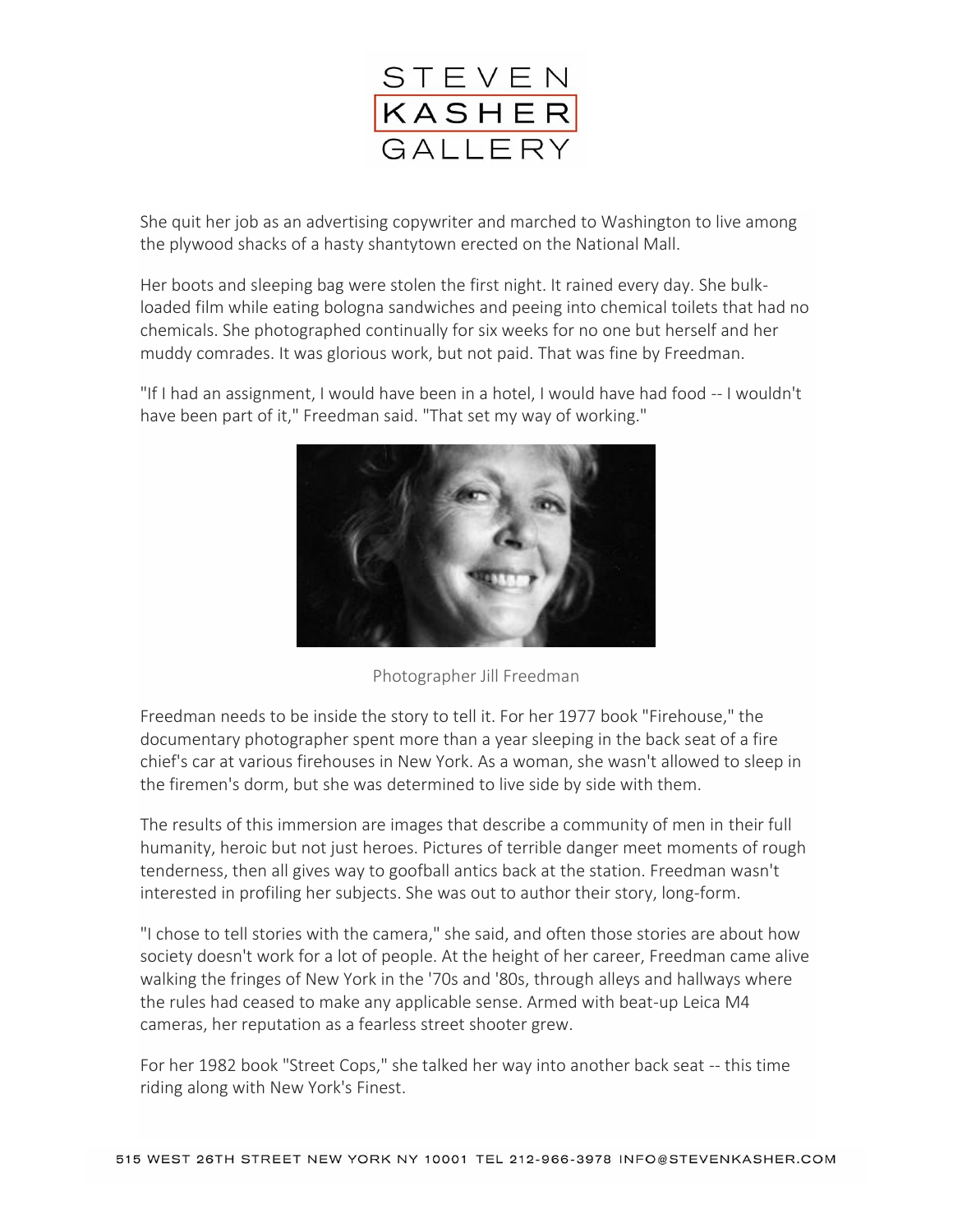

"I had never seen a book about good cops," Freedman said. "I got thinking, I hate cops - but wait a minute, that's a stupid thing; I don't know any cops." She wondered: What does it mean to be a police officer every day?

It meant ugly scenes of violence and despair. Beatings, blood and everyday agonies. A continuous sifting of the signals around you: Is this a good guy or a bad guy? What's down those stairs? Freedman set out to strip any Hollywood glamour from the police beat. Instead, she told a story of constant vigilance lit by flashbulb moments of lives crumbling.

There was a price for living so deeply within the stories she told. Though her work is archived in such lofty permanent collections as the International Center of Photography and the Museum of Modern Art, Freedman's career never fulfilled the potential critics once predicted. Those who know her work compare it to luminaries like [Mary Ellen Mark,](http://money.cnn.com/2015/05/27/news/mary-ellen-mark-photographer-new-orleans-cnn/) Joel Meyerowitz and Bruce Davidson, but more often, her name simply goes unrecognized.

"I'm just not a good hustler," she said. She'd always worked on self-assigned, book-length projects, rarely taking paid assignments.

"I wanted to tell stories, and if nobody would send me," she said, "I would just go."

Time spent schmoozing for work was time away from the story. "So there was a choice: Hustle and make a name for myself, go to all of the right places and hobnob and say stuff you don't mean, or continue worrying about the rent," she said.

In 1988, Freedman was diagnosed with breast cancer. She had no health insurance and no steady means of income. Though her treatment was successful, it drained her physically, financially and creatively.

She moved away from her beloved New York, embedding herself on a beach in Miami to read books and swap stories with strangers. Her work faded from the photography scene, and some even thought the cancer had killed her. It was a period of "living without living," she said.

Yet she kept taking photos. "Every now and then I'd make a new picture and I'd get excited," she said. She missed New York terribly -- "the wise-cracking and the food" -- and in the mid-2000s she moved back to find the city she loved had disappeared.

"There's no more Greenwich Village," she said, at least not the one she knew. "That was my neighborhood, which is gone."